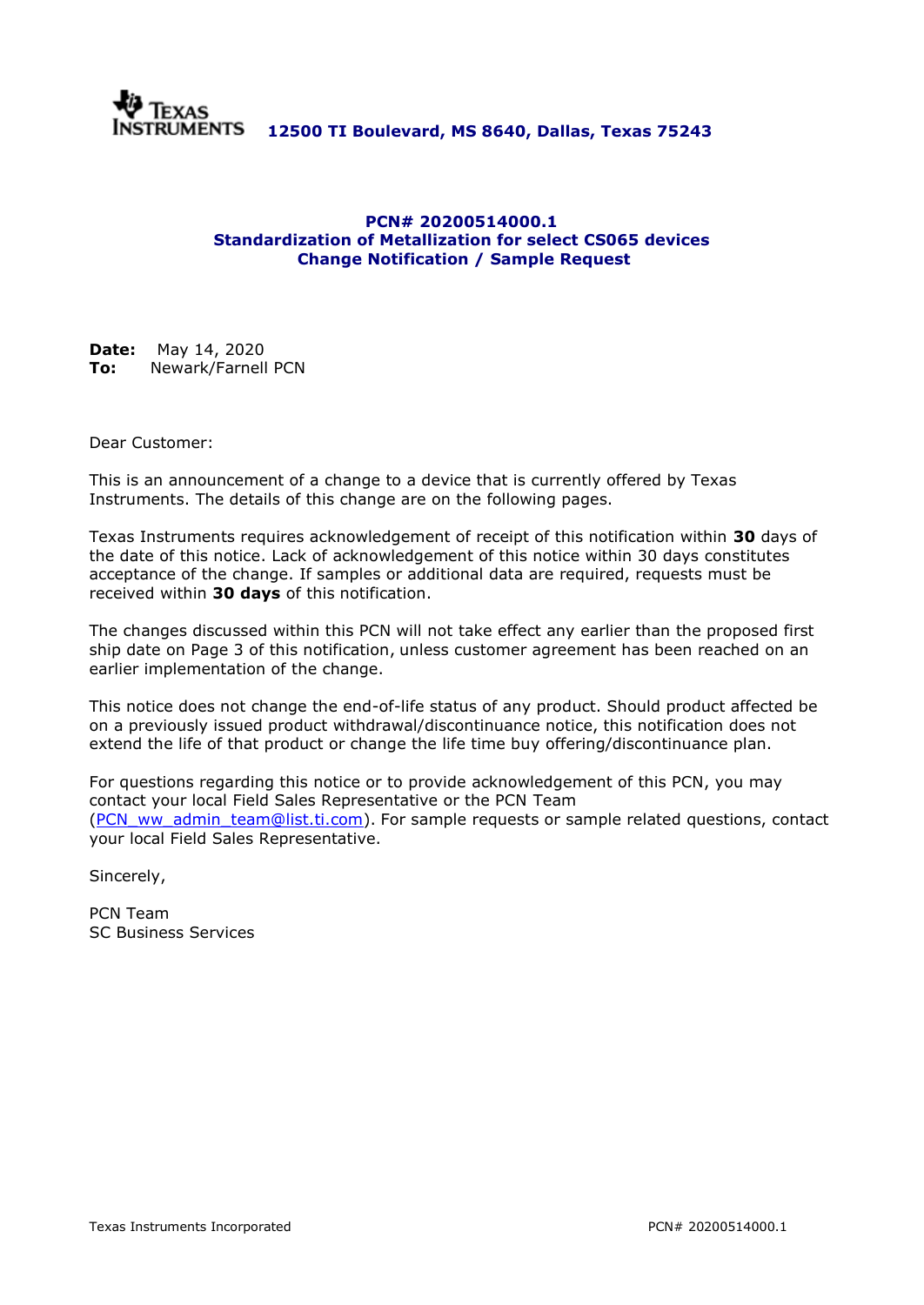# **Products Affected:**

The devices listed on this page are a subset of the complete list of affected devices. According to our records, these are the devices that you have purchased within the past twenty-four (24) months. The corresponding customer part number is also listed, if available.

LM2852YMXA-3.3/NOPB null<br>LM2852XMXA-1.2/NOPB null null null LM2852XMXA-1.2/NOPB

**DEVICE**<br>**CUSTOMER PART NUMBER**<br> **CUSTOMER PART NUMBER** 

Technical details of this Product Change follow on the next page(s).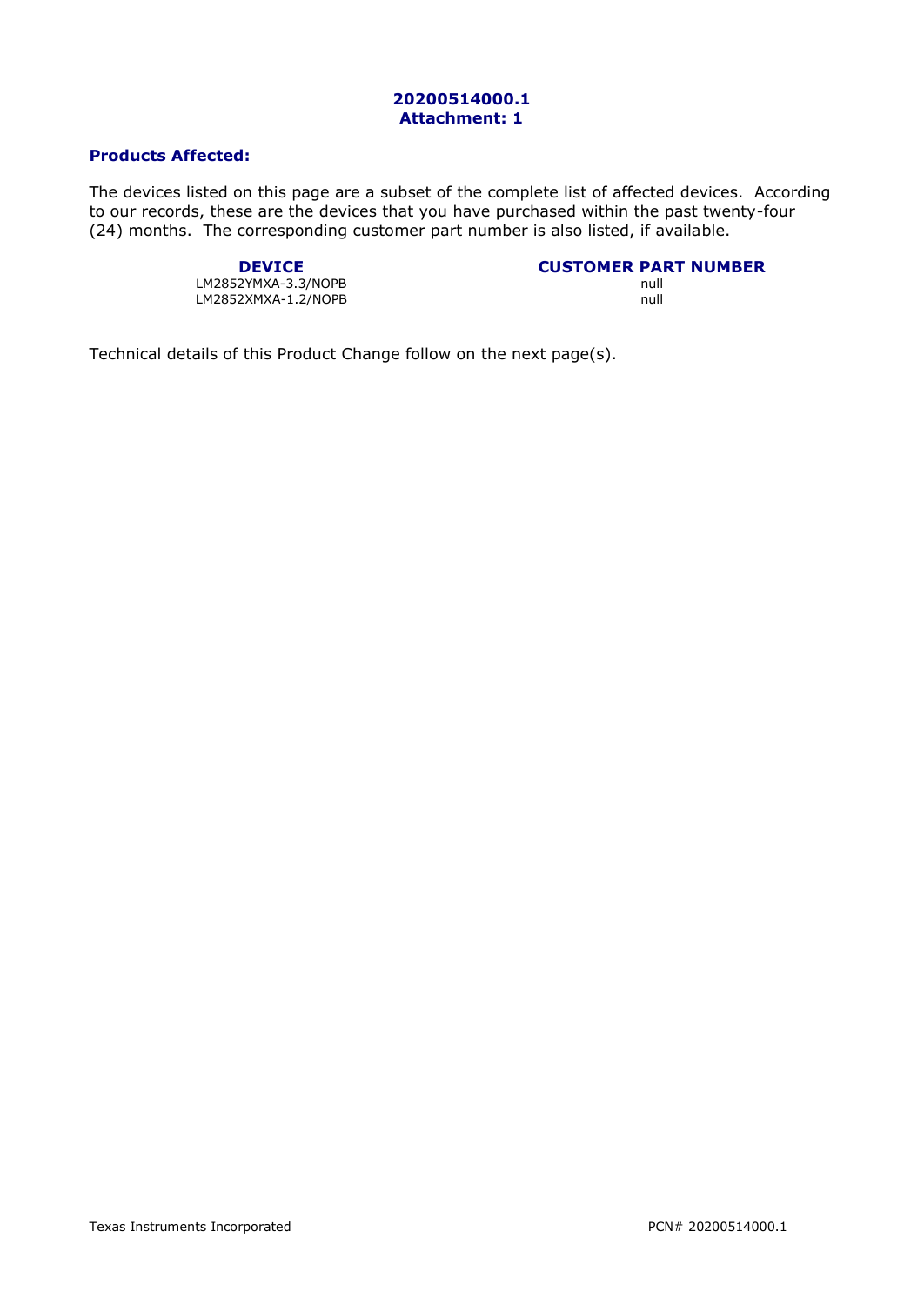| <b>PCN Number:</b><br>20200514000.1<br><b>PCN Date:</b><br>May 14, 2020                                                                                                                                                            |                        |                                             |                                                                                          |  |                                                 |                                  |                     |                                                       |  |
|------------------------------------------------------------------------------------------------------------------------------------------------------------------------------------------------------------------------------------|------------------------|---------------------------------------------|------------------------------------------------------------------------------------------|--|-------------------------------------------------|----------------------------------|---------------------|-------------------------------------------------------|--|
| Standardization of Metallization for select CS065 devices<br><b>Title:</b>                                                                                                                                                         |                        |                                             |                                                                                          |  |                                                 |                                  |                     |                                                       |  |
| <b>Customer Contact:</b>                                                                                                                                                                                                           |                        |                                             | <b>PCN Manager</b>                                                                       |  |                                                 | <b>Quality Services</b><br>Dept: |                     |                                                       |  |
| <b>Proposed 1st Ship Date:</b>                                                                                                                                                                                                     |                        |                                             | Aug 14, 2020                                                                             |  | <b>Estimated Sample</b><br><b>Availability:</b> |                                  |                     | Date provided at<br>sample request.                   |  |
| <b>Change Type:</b>                                                                                                                                                                                                                |                        |                                             |                                                                                          |  |                                                 |                                  |                     |                                                       |  |
| <b>Assembly Site</b>                                                                                                                                                                                                               |                        |                                             | <b>Assembly Process</b>                                                                  |  | <b>Assembly Materials</b>                       |                                  |                     |                                                       |  |
| Design                                                                                                                                                                                                                             |                        |                                             | <b>Electrical Specification</b>                                                          |  | <b>Mechanical Specification</b>                 |                                  |                     |                                                       |  |
| <b>Test Site</b>                                                                                                                                                                                                                   |                        |                                             | Packing/Shipping/Labeling                                                                |  |                                                 |                                  | <b>Test Process</b> |                                                       |  |
| <b>Wafer Fab Site</b>                                                                                                                                                                                                              | <b>Wafer Bump Site</b> |                                             | <b>Wafer Bump Material</b>                                                               |  |                                                 | $\boxtimes$                      |                     | <b>Wafer Bump Process</b><br><b>Wafer Fab Process</b> |  |
|                                                                                                                                                                                                                                    |                        |                                             | <b>Wafer Fab Materials</b><br>Part number change                                         |  |                                                 |                                  |                     |                                                       |  |
|                                                                                                                                                                                                                                    |                        |                                             | <b>PCN Details</b>                                                                       |  |                                                 |                                  |                     |                                                       |  |
| <b>Description of Change:</b>                                                                                                                                                                                                      |                        |                                             |                                                                                          |  |                                                 |                                  |                     |                                                       |  |
| Texas Instruments Incorporated is announcing a metal layer thickness change to standardize the<br>thickness for the CS065 technology. Affected devices are listed in the "Product Affected" of this<br>document.<br><b>Current</b> |                        |                                             |                                                                                          |  |                                                 |                                  |                     |                                                       |  |
| <b>Chip Site</b><br><b>Fab Process</b>                                                                                                                                                                                             |                        |                                             | <b>Wafer Diameter</b>                                                                    |  | <b>Metal 3 Layer Thickness</b>                  |                                  |                     |                                                       |  |
| <b>MAINEFAB</b>                                                                                                                                                                                                                    | CS065                  |                                             | 200mm                                                                                    |  | $2 \mu m$                                       |                                  |                     |                                                       |  |
| <b>New</b><br><b>Wafer Diameter</b>                                                                                                                                                                                                |                        |                                             |                                                                                          |  |                                                 |                                  |                     |                                                       |  |
| <b>Fab Process</b><br><b>Chip Site</b>                                                                                                                                                                                             |                        |                                             |                                                                                          |  | <b>Metal 3 Layer Thickness</b>                  |                                  |                     |                                                       |  |
| <b>MAINEFAB</b><br>CS065                                                                                                                                                                                                           |                        |                                             | 200mm                                                                                    |  | $1 \mu m$                                       |                                  |                     |                                                       |  |
| Qual details are provided in the Qual Data Section.                                                                                                                                                                                |                        |                                             |                                                                                          |  |                                                 |                                  |                     |                                                       |  |
| <b>Reason for Change:</b>                                                                                                                                                                                                          |                        |                                             |                                                                                          |  |                                                 |                                  |                     |                                                       |  |
| Quality Improvement                                                                                                                                                                                                                |                        |                                             |                                                                                          |  |                                                 |                                  |                     |                                                       |  |
|                                                                                                                                                                                                                                    |                        |                                             | Anticipated impact on Form, Fit, Function, Quality or Reliability (positive / negative): |  |                                                 |                                  |                     |                                                       |  |
| None                                                                                                                                                                                                                               |                        |                                             |                                                                                          |  |                                                 |                                  |                     |                                                       |  |
| Changes to product identification resulting from this PCN:                                                                                                                                                                         |                        |                                             |                                                                                          |  |                                                 |                                  |                     |                                                       |  |
| None                                                                                                                                                                                                                               |                        |                                             |                                                                                          |  |                                                 |                                  |                     |                                                       |  |
| <b>Product Affected:</b>                                                                                                                                                                                                           |                        |                                             |                                                                                          |  |                                                 |                                  |                     |                                                       |  |
| LM2852XMXA-1.0/NOPB                                                                                                                                                                                                                |                        |                                             | LM2852XMXAX-1.2/NOPB                                                                     |  | LM2852YMXA-1.3/NOPB                             |                                  |                     | LM2852YMXAX-1.2/NOPB                                  |  |
| LM2852XMXA-1.2/NOPB                                                                                                                                                                                                                |                        |                                             | LM2852XMXAX-1.5/NOPB                                                                     |  | LM2852YMXA-1.5/NOPB                             |                                  |                     | LM2852YMXAX-1.5/NOPB                                  |  |
| LM2852XMXA-1.5/NOPB                                                                                                                                                                                                                |                        |                                             | LM2852XMXAX-1.8/NOPB                                                                     |  | LM2852YMXA-1.8/NOPB                             |                                  |                     | LM2852YMXAX-1.8/NOPB                                  |  |
| LM2852XMXA-1.8/NOPB                                                                                                                                                                                                                |                        |                                             | LM2852XMXAX-2.5/NOPB                                                                     |  | LM2852YMXA-2.5/NOPB                             |                                  |                     | LM2852YMXAX-2.5/NOPB                                  |  |
| LM2852XMXA-2.5/NOPB                                                                                                                                                                                                                |                        |                                             | LM2852XMXAX-3.3/NOPB                                                                     |  | LM2852YMXA-3.3                                  |                                  |                     | LM2852YMXAX-3.3/NOPB                                  |  |
| LM2852XMXA-3.0/NOPB                                                                                                                                                                                                                |                        |                                             | LM2852YMXA-1.0/NOPB                                                                      |  | LM2852YMXA-3.3/NOPB                             |                                  |                     |                                                       |  |
| LM2852XMXA-3.3/NOPB                                                                                                                                                                                                                |                        | LM2852YMXAX-1.0/NOPB<br>LM2852YMXA-1.2/NOPB |                                                                                          |  |                                                 |                                  |                     |                                                       |  |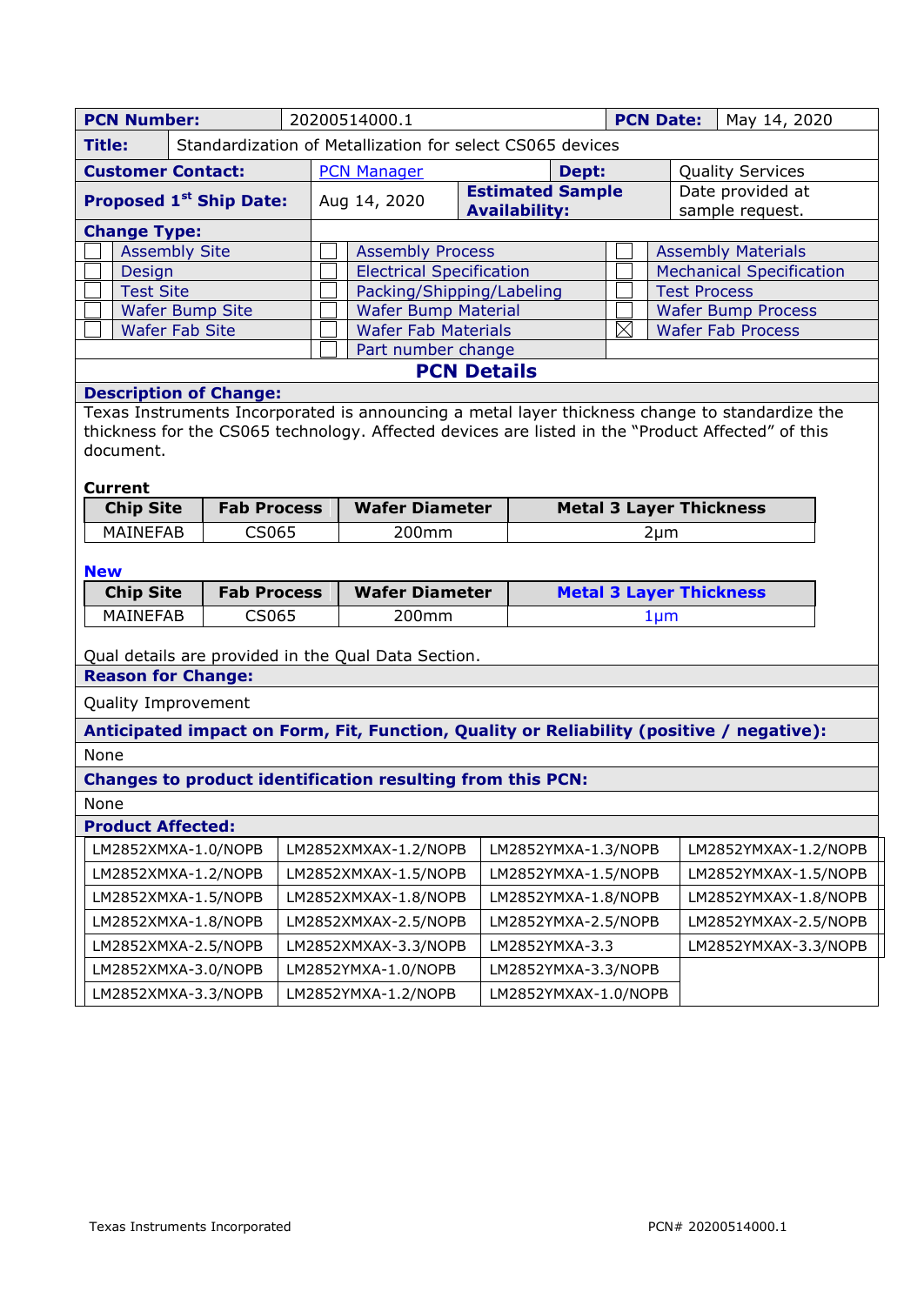### Automotive New Product Qualification Summary (As per AEC-Q100 and JEDEC Guidelines)

# Approved 14-Apr-2015

#### **Qualification Results** Data Displayed as: Number of lots / Total sample size / Total failed

|                                                 | <b>Type</b>                                          | #              | <b>Test Spec</b>                     | <b>Min Lot</b><br>Qty | <b>SS/Lot</b> | <b>Test Name / Condition</b>                                  | <b>Duration</b> | <b>Qual Device:</b><br>LM4128AQ1MF-4.1 |  |
|-------------------------------------------------|------------------------------------------------------|----------------|--------------------------------------|-----------------------|---------------|---------------------------------------------------------------|-----------------|----------------------------------------|--|
|                                                 |                                                      |                |                                      |                       |               |                                                               |                 |                                        |  |
|                                                 | <b>PC</b>                                            | A1             | JEDEC J-STD-020 JESD22-<br>A113      | 3                     | 77            | Auto Preconditioning                                          | L1-260C         | 3/893/0                                |  |
|                                                 | <b>HAST</b>                                          | A <sub>2</sub> | JEDEC JESD22-A110                    | 3                     | 77            | Biased HAST, 130C/85%RH                                       | 196 Hours       | 3/231/0                                |  |
|                                                 | AC                                                   | A3             | JEDEC JESD22-A102                    | 3                     | 77            | Autoclave, 121C, 2 atm                                        | 96 Hours        | 3/231/0                                |  |
|                                                 | <b>TC</b>                                            | AA             | JEDEC JESD22-A104 and<br>Appendix 3  | 3                     | 77            | Temperature Cycle, -65/150C                                   | 500 Cycles      | 3/231/0                                |  |
|                                                 | TC-<br>WBP                                           | AA             | MIL-STD883 Method 2011               | -1                    | 60            | Post TC Bond Pull                                             | <b>Wires</b>    | 1/Pass                                 |  |
|                                                 | <b>PTC</b>                                           | A5             | JEDEC JESD22-A105                    | -1                    | 45            | Power Temperature Cycle                                       | 1000 Cycles     | N/A                                    |  |
|                                                 | Test Group B - Accelerated Lifetime Simulation Tests |                |                                      |                       |               |                                                               |                 |                                        |  |
|                                                 | <b>HTOL</b>                                          | <b>B1</b>      | JEDEC JESD22-A108                    | 3                     | 77            | Life Test, 125C                                               | 1000 Hours      | 3/231/0                                |  |
|                                                 | <b>ELFR</b>                                          | <b>B2</b>      | AEC Q100-008                         | 3                     | 800           | Early Life Failure Rate, 150C                                 | 24 Hours        | 3/2400/0                               |  |
|                                                 | <b>EDR</b>                                           | <b>B3</b>      | AEC Q100-005                         | 3                     | 77            | NVM Endurance, Data Retention, and<br><b>Operational Life</b> |                 | 3/231/0                                |  |
| Test Group C - Package Assembly Integrity Tests |                                                      |                |                                      |                       |               |                                                               |                 |                                        |  |
|                                                 | <b>WBS</b>                                           | C <sub>1</sub> | AEC Q100-001                         | -1                    | 30            | Wire Bond Shear (Cpk>1.67)                                    | Wires           | 1/30/0                                 |  |
|                                                 | <b>WBP</b>                                           | C <sub>2</sub> | MIL-STD883 Method 2011               | -1                    | 30            | Wire Bond Pull (Cpk>1.67)                                     | Wires           | 1/30/0                                 |  |
|                                                 | <b>SD</b>                                            | C <sub>3</sub> | JEDEC JESD22-B102                    | 1                     | 15            | Surface Mount Solderability >95% Lead<br>Coverage             | PB-Free         | 1/Pass                                 |  |
|                                                 | PD                                                   | C <sub>4</sub> | JEDEC JESD22-B100 and<br><b>B108</b> | 3                     | 10            | Physical Dimensions (Cpk>1.67)                                |                 | 3/30/0                                 |  |

|                                                     | <b>Type</b> | #              | <b>Test Spec</b>       | <b>Min Lot</b><br>Qty | SS/Lot | <b>Test Name / Condition</b>                 | <b>Duration</b>                      | <b>Qual Device:</b><br>LM4128AQ1MF-4.1                  |
|-----------------------------------------------------|-------------|----------------|------------------------|-----------------------|--------|----------------------------------------------|--------------------------------------|---------------------------------------------------------|
|                                                     | П           | C <sub>6</sub> | JEDEC JESD22-B105      |                       | 50     | <b>Lead Integrity</b>                        | ٠                                    | ٠                                                       |
|                                                     |             |                |                        |                       |        |                                              |                                      |                                                         |
|                                                     | <b>EM</b>   | D <sub>1</sub> | JESD61                 |                       | ٠      | Electromigration                             |                                      | Completed Per Process Technology<br>Requirements        |
|                                                     | <b>TDDB</b> | D <sub>2</sub> | JESD35                 | ۰                     | ٠      | Time Dependent Dielectric Breakdown          | ۰                                    | Completed Per Process Technology<br>Requirements        |
|                                                     | <b>HCI</b>  | D <sub>3</sub> | <b>JESD60 &amp; 28</b> |                       | ٠      | <b>Hot Injection Carrier</b>                 |                                      | <b>Completed Per Process Technology</b><br>Requirements |
|                                                     | <b>NBTI</b> | D <sub>4</sub> |                        | ٠                     | ٠      | <b>Negative Bias Temperature Instability</b> |                                      | <b>Completed Per Process Technology</b><br>Requirements |
|                                                     | <b>SM</b>   | D <sub>5</sub> |                        | ۰                     | ٠      | <b>Stress Migration</b>                      | ٠                                    | Completed Per Process Technology<br>Requirements        |
| <b>Test Group E - Electrical Verification Tests</b> |             |                |                        |                       |        |                                              |                                      |                                                         |
|                                                     | <b>HBM</b>  | E2             | AEC Q100-002           | 4                     | 3      | ESD-HBM-Q100                                 | 2000V                                | 1/3/0                                                   |
|                                                     | <b>CDM</b>  | E <sub>3</sub> | AEC Q100-011           | 1                     | 3      | ESD-CDM-Q100                                 | 750V.                                | 1/3/0                                                   |
|                                                     | LU          | E <sub>4</sub> | AEC Q100-004           | 1                     | 6      | Latch-up                                     | (Per AEC Q100-004)                   | 1/6/0                                                   |
|                                                     | ED          | E <sub>5</sub> | AEC Q100-009           | 3                     | 30     | <b>Auto Electrical Distributions</b>         | Cpk>1.67 Room, hot, and<br>cold test | 3/Pass                                                  |

Performed for THB, Biased HAST, AC, uHAST, TC & PTC samples, as applicable.

Ambient Operating Temperature by Automotive Grade Level: Grade 0 (or E): -40°C to +150°C Grade 1 (or Q): -40°C to +125°C<br>Grade 2 (or T): -40°C to +105°C

Grade 3 (or I): -40°C to +85°C

E1 (TEST): Electrical test temperatures of Qual samples (High temperature according to Grade level):

Room/Hot/Cold: HTOL, ED Room/Hot: THB/HAST, TC/PTC, HTSL, ELFR, ESD & LU Room: AC/uHAST

Green/Pb-free Status:<br>QualifiedPb-Free (SMT) and Green

Texas Instruments Incorporated